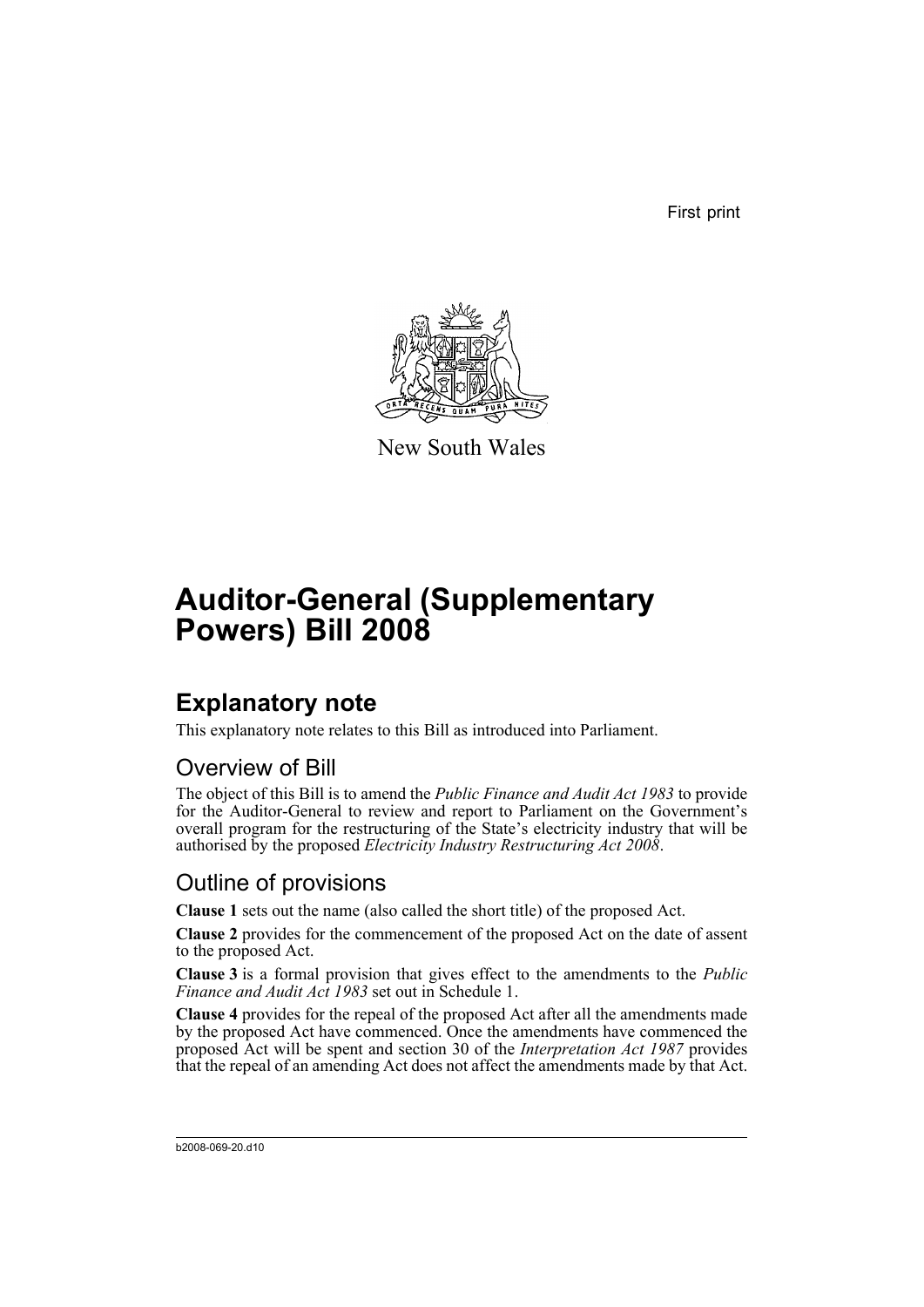Auditor-General (Supplementary Powers) Bill 2008

Explanatory note

**Schedule 1** makes the amendments to the *Public Finance and Audit Act 1983* referred to in the Overview.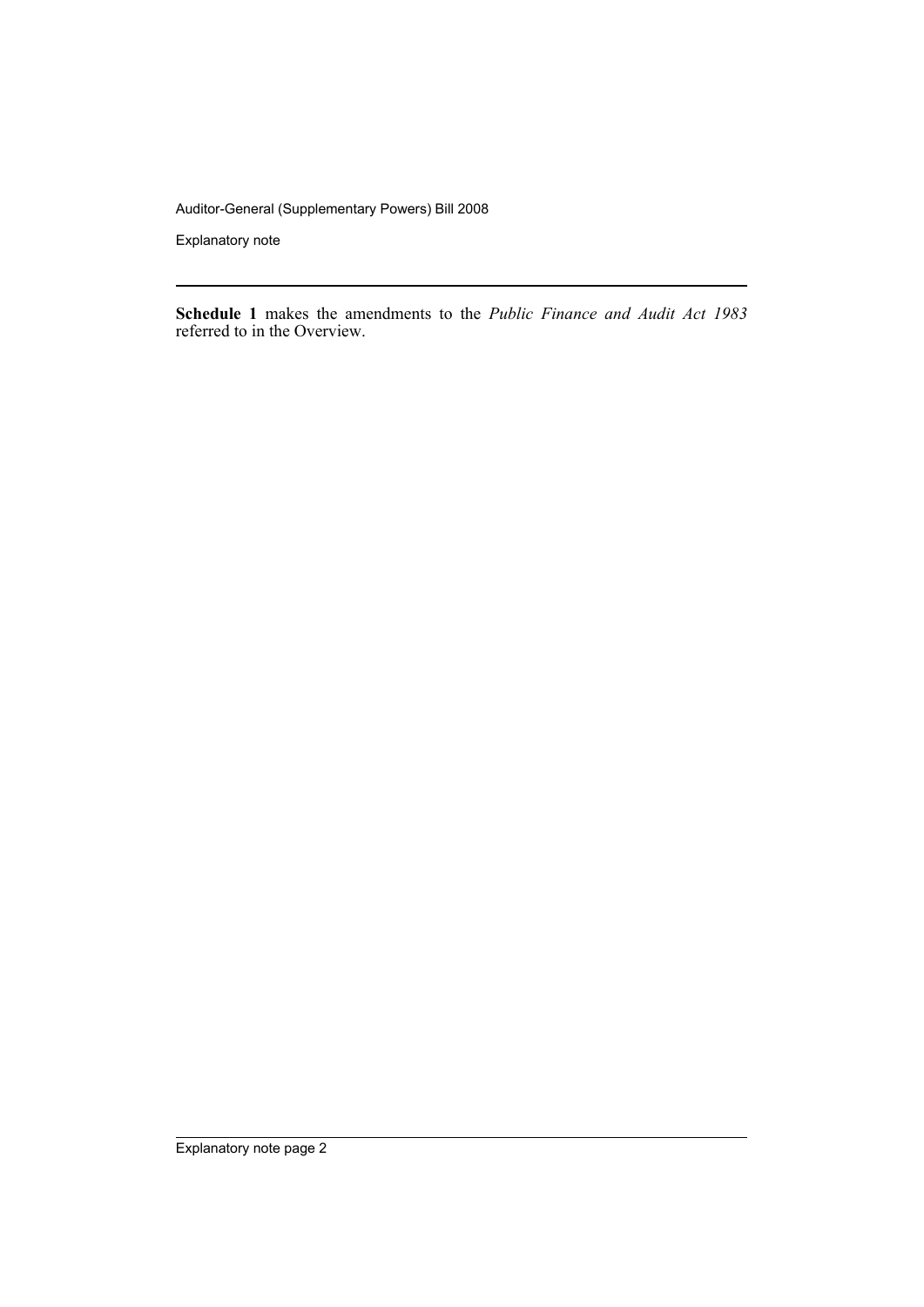First print



New South Wales

# **Auditor-General (Supplementary Powers) Bill 2008**

## **Contents**

|                                                           | Page          |
|-----------------------------------------------------------|---------------|
| Name of Act                                               |               |
| Commencement                                              | 2.            |
| Amendment of Public Finance and Audit Act 1983 No 152     | $\mathcal{P}$ |
| Repeal of Act                                             |               |
| Schedule 1 Amendment of Public Finance and Audit Act 1983 | 3             |
|                                                           |               |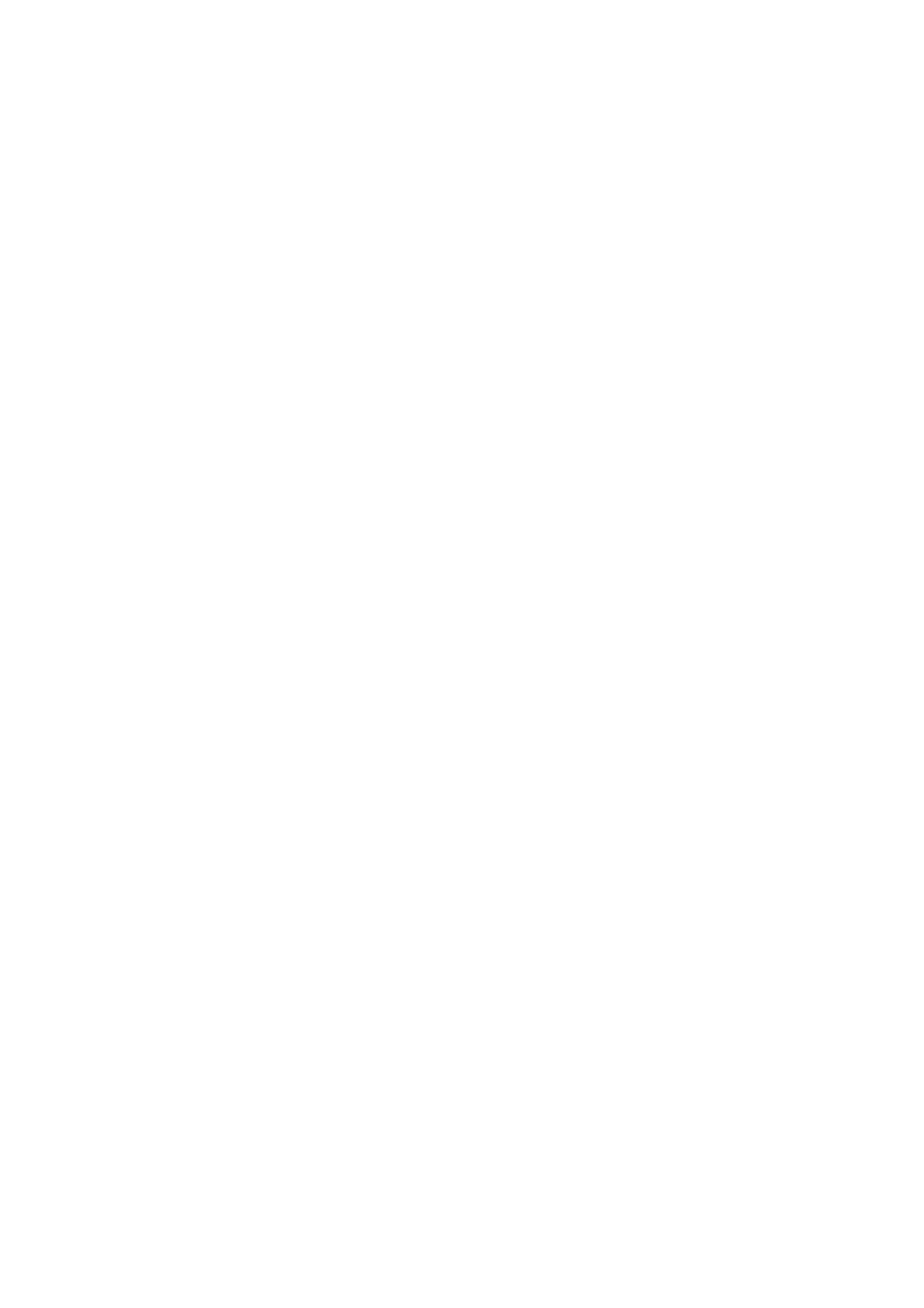

New South Wales

# **Auditor-General (Supplementary Powers) Bill 2008**

No , 2008

### **A Bill for**

An Act to amend the *Public Finance and Audit Act 1983* to provide for review by the Auditor-General in connection with the restructuring of the State's electricity industry.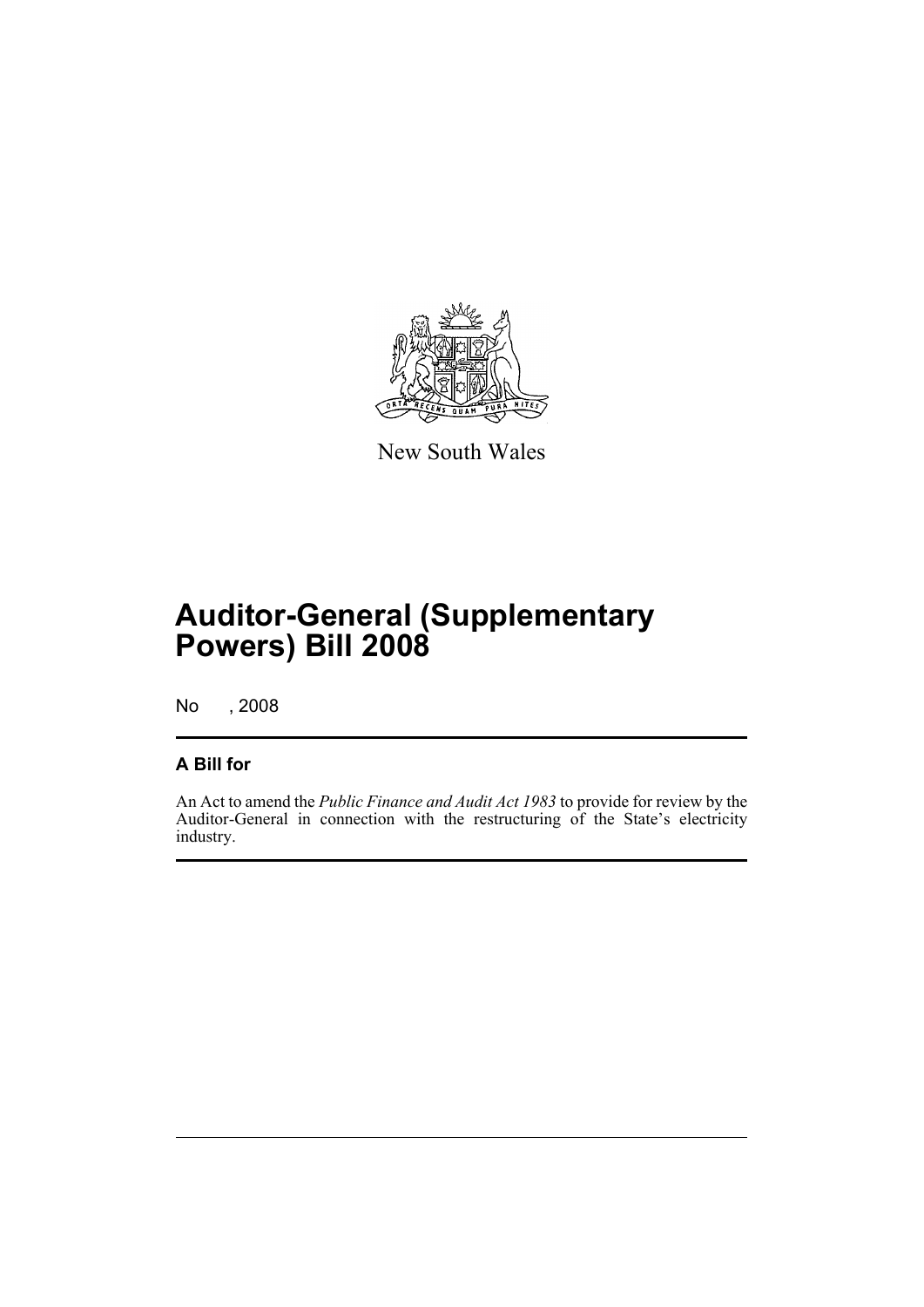<span id="page-5-3"></span><span id="page-5-2"></span><span id="page-5-1"></span><span id="page-5-0"></span>

|              |                                                       | The Legislature of New South Wales enacts:                                                                                                                | 1                   |
|--------------|-------------------------------------------------------|-----------------------------------------------------------------------------------------------------------------------------------------------------------|---------------------|
| 1            |                                                       | Name of Act                                                                                                                                               | $\overline{2}$      |
|              |                                                       | This Act is the <i>Auditor-General (Supplementary Powers) Act 2008</i> .                                                                                  | 3                   |
| $\mathbf{2}$ | <b>Commencement</b>                                   |                                                                                                                                                           |                     |
|              |                                                       | This Act commences on the date of assent to this Act.                                                                                                     | 5                   |
| 3            | Amendment of Public Finance and Audit Act 1983 No 152 |                                                                                                                                                           | 6                   |
|              |                                                       | The <i>Public Finance and Audit Act 1983</i> is amended as set out in<br>Schedule 1.                                                                      | $\overline{7}$<br>8 |
| 4            |                                                       | <b>Repeal of Act</b>                                                                                                                                      | 9                   |
|              | (1)                                                   | This Act is repealed on the day following the day on which this Act<br>commences.                                                                         | 10<br>11            |
|              | (2)                                                   | The repeal of this Act does not, because of the operation of section 30<br>of the <i>Interpretation Act 1987</i> , affect any amendment made by this Act. | 12<br>13            |
|              |                                                       |                                                                                                                                                           |                     |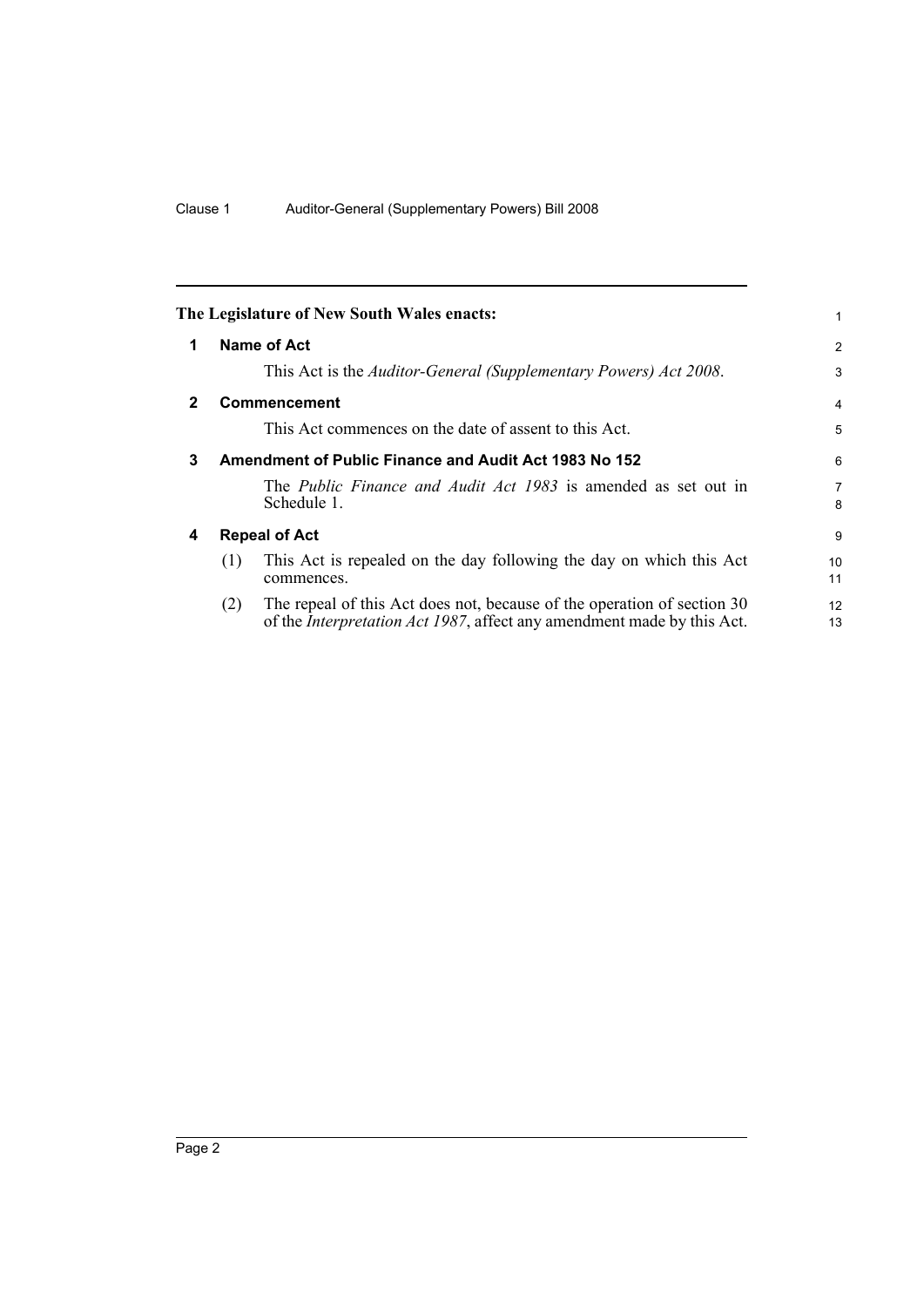Auditor-General (Supplementary Powers) Bill 2008

Amendment of Public Finance and Audit Act 1983 Schedule 1

<span id="page-6-0"></span>

|     | <b>Schedule 1</b>         |                    | <b>Amendment of Public Finance and Audit</b><br><b>Act 1983</b>                                                                                                                                                                                  | $\mathbf{1}$<br>2    |
|-----|---------------------------|--------------------|--------------------------------------------------------------------------------------------------------------------------------------------------------------------------------------------------------------------------------------------------|----------------------|
|     |                           |                    | (Section 3)                                                                                                                                                                                                                                      | 3                    |
| [1] |                           | <b>Section 63G</b> |                                                                                                                                                                                                                                                  | 4                    |
|     | Insert after section 63F: |                    |                                                                                                                                                                                                                                                  | 5                    |
|     | 63G                       |                    | Oversight of electricity industry restructuring                                                                                                                                                                                                  | 6                    |
|     |                           | (1)                | Schedule 1A has effect.                                                                                                                                                                                                                          | $\overline{7}$       |
|     |                           | (2)                | Expressions used in Schedule 1A have the same meanings as in<br>the Bill for the <i>Electricity Industry Restructuring Act 2008</i> as<br>introduced in the Legislative Assembly on 4 June 2008.                                                 | 8<br>9<br>10         |
| [2] |                           | <b>Schedule 1A</b> |                                                                                                                                                                                                                                                  | 11                   |
|     |                           |                    | Insert after Schedule 1:                                                                                                                                                                                                                         | 12                   |
|     |                           |                    | Oversight of electricity industry<br>restructuring<br>(Section 63G)                                                                                                                                                                              | 13<br>14<br>15       |
|     | 1                         |                    | Review of Government's overall program for restructuring                                                                                                                                                                                         | 16                   |
|     |                           | (1)                | The Auditor-General is to review and report to Parliament on the<br>Government's overall program for the authorised restructuring.                                                                                                               | 17<br>18             |
|     |                           | (2)                | The review is to be a review of the following:                                                                                                                                                                                                   | 19                   |
|     |                           |                    | the appropriateness of the Government's strategy for the<br>(a)<br>transfer of assets to the private sector for maximising<br>financial value for taxpayers, taking into account the<br>following:                                               | 20<br>21<br>22<br>23 |
|     |                           |                    | (i)<br>the proposed method of effecting transactions,                                                                                                                                                                                            | 24                   |
|     |                           |                    | the proposed timing of transactions, including the<br>(ii)<br>impact of external factors,                                                                                                                                                        | 25<br>26             |
|     |                           |                    | any contingent liabilities that will accrue to the<br>(iii)<br>State,                                                                                                                                                                            | 27<br>28             |
|     |                           |                    | any other factors that may impact on the potential<br>(iv)<br>sale price of the assets,                                                                                                                                                          | 29<br>30             |
|     |                           |                    | the financial impact of the proposed community safety net<br>(b)<br>proposed for the authorised restructuring, in particular the<br>protections for workers, pensioners and low-income<br>earners, including an assessment of the consistency of | 31<br>32<br>33<br>34 |